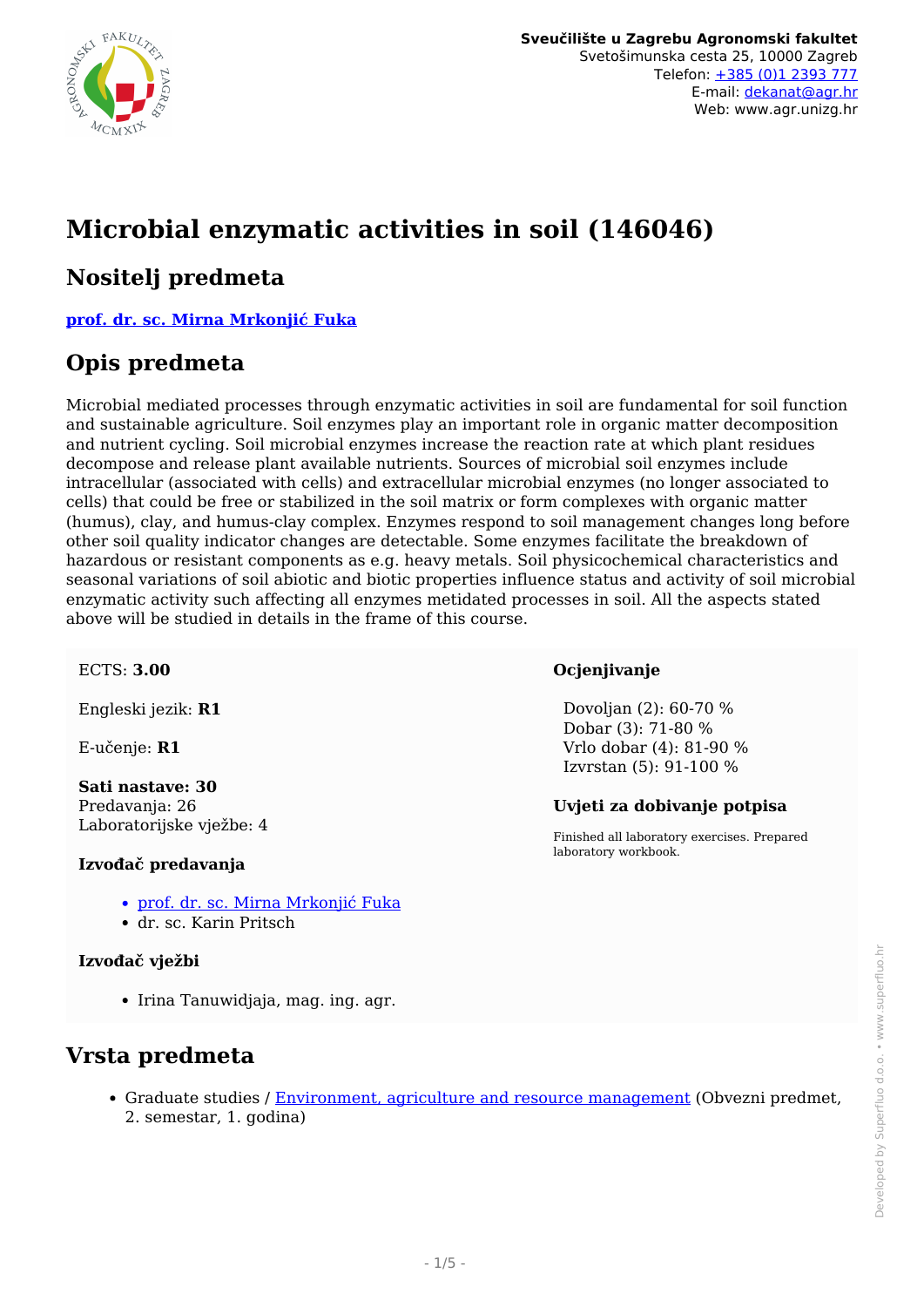

## **Opće kompetencije**

This course introduces students to basic principles of microbial enzymatic activities. Students will be gained necessary theoretical and practical knowledge that could be applied to study influence of ecosystem's management on microbial activity and to study microbial enzymatic responses on environmental perturbations.

### **Oblici nastave**

- Lectures Classical lectures will be conducted to particular study problems that should be solved in small student's groups. Independent students work and argumentation will be especially encouraged.
- Laboratory practice/exercises Laboratory work will be conducted to measurements of soil dehydrogenase activities and proteolytic activity of soil isolates in small study groups.

## **Ishodi učenja i način provjere**

| Ishod učenja                                                                                                         | Način provjere |
|----------------------------------------------------------------------------------------------------------------------|----------------|
| To explain the mechanisms of enzymes production, basic<br>structure and main groups of enzymes                       | Written exam   |
| To integrate the different knowledge in the area of soil<br>microbiology                                             | Written exam   |
| To analyze the influence of physicochemical characteristics and<br>soil management on microbial enzymatic activities | Written exam   |
| To understand the role and significance of microbial activity in<br>soil                                             | Written exam   |
| To apply procedure and methods to measure microbial<br>enzymatic activities                                          | Written exam   |
| To understand the role of specific microorganisms in enzymatic<br>processes in soil                                  | Written exam   |

## **Način rada**

#### **Obveze nastavnika**

Participation in all the forms of teaching as lectures and consultation, provide teaching materials and assure active communication with the student throughout the semester

#### **Obveze studenta**

Regular attendance and active participation in lectures and exercises

### **Polaganje ispita**

Developed by Superfluo d.o.o. • www.superfluo.hr Developed by Superfluo d.o.o. • www.superfluo.hr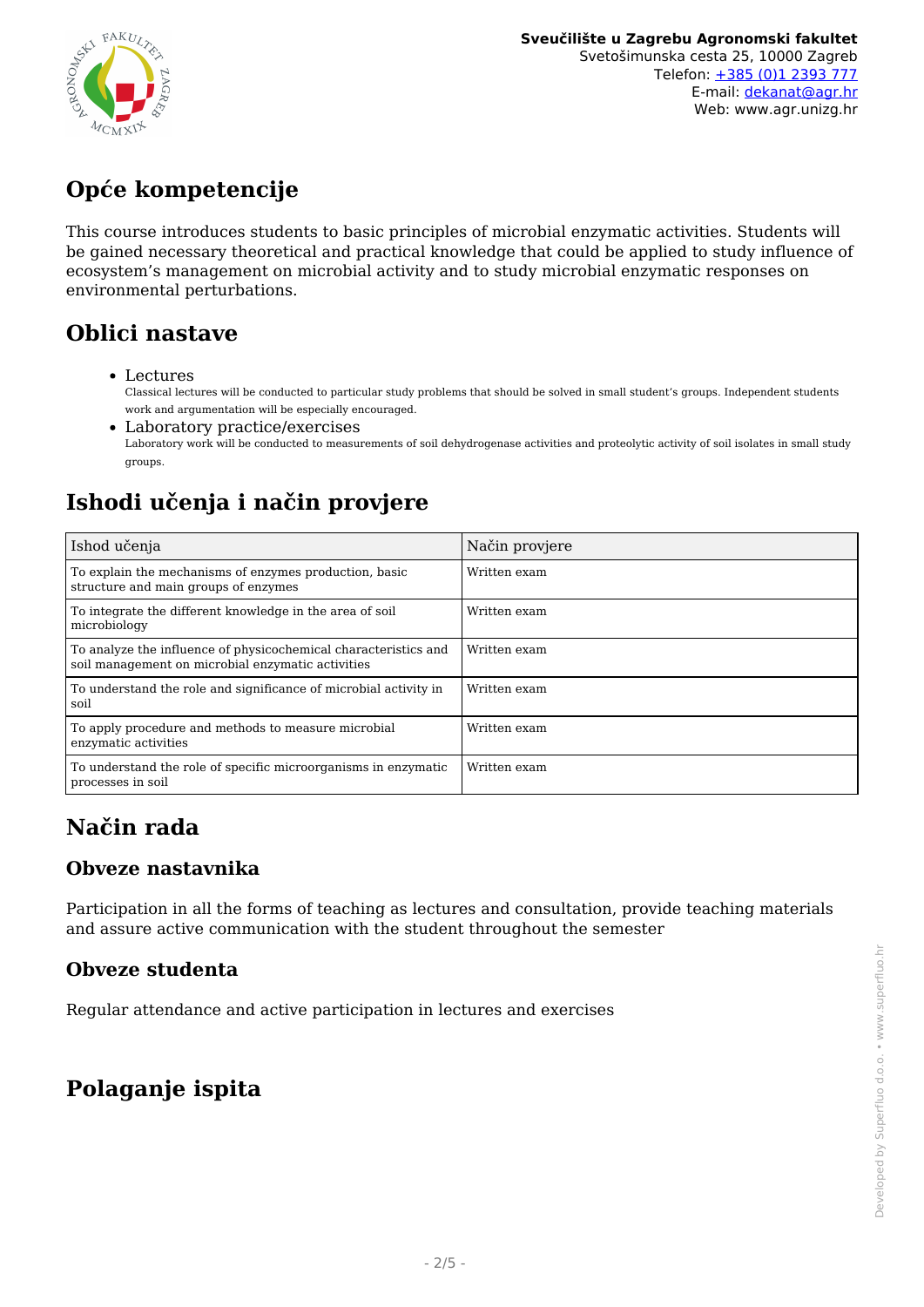

#### **Sveučilište u Zagrebu Agronomski fakultet** Svetošimunska cesta 25, 10000 Zagreb Telefon: [+385 \(0\)1 2393 777](tel:+38512393777) E-mail: [dekanat@agr.hr](mailto:dekanat@agr.hr) Web: www.agr.unizg.hr

| Elementi<br>praćenja | Maksimalno<br>bodova ili<br>udio u ocjeni | Bodovna skala  <br>ocjena                                   | Ociena                                                                                      | Broj sati<br>izravne<br>nastave | Ukupni broj<br>sati rada<br>prosječnog<br>studenta | ECTS bodovi |
|----------------------|-------------------------------------------|-------------------------------------------------------------|---------------------------------------------------------------------------------------------|---------------------------------|----------------------------------------------------|-------------|
| Written exam         | 100 %                                     | $\degree$ 60 %<br>60-70 %<br>71-81 %<br>82-92 %<br>93-100 % | Nedovoljan (1)<br>Dovoljan (2)<br>Dobar $(3)$<br>Vrlo dobar (4)<br>Izvrstan (5)             | 30                              | 90                                                 | 3           |
| Total                | 100 %                                     |                                                             | If the student is<br>not satisfied with<br>the grade, the<br>oral exam can be<br>organised. | 30                              | 90                                                 | 3           |

| Elementi praćenja | Opis                                                             | Rok             | Nadoknada   |
|-------------------|------------------------------------------------------------------|-----------------|-------------|
| l Written exam    | Written exam at the end of<br>semester or in the exam<br>period. | During semester | Exam period |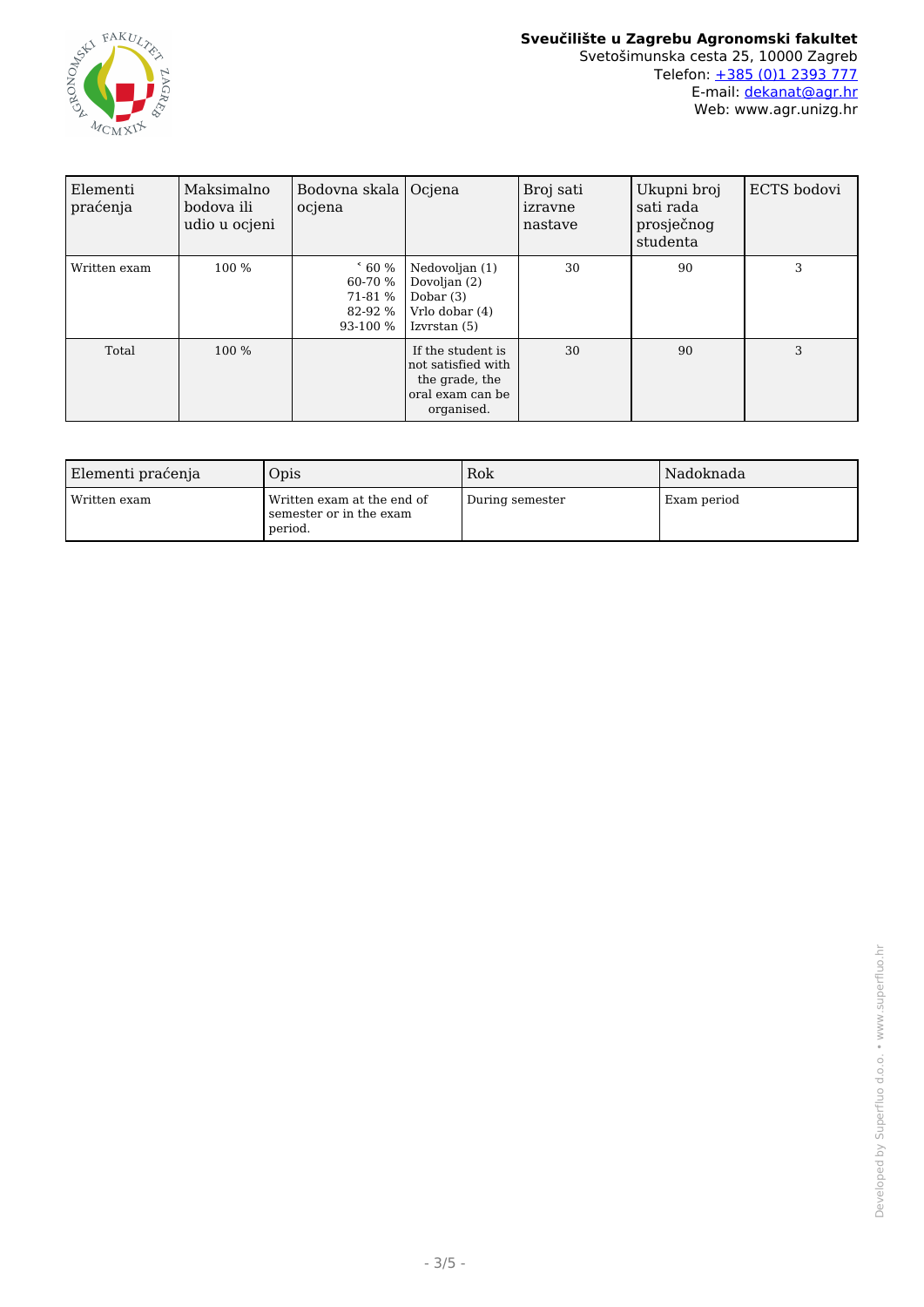

## **Tjedni plan nastave**

- 1. Introduction to enzymology L Introduction to basic principles and development of enzymology. Fungi and bacteria as the main source of enzymes in complex ecosystems. K and r- strategy
- 2. The structure of enzymes L Link between genome and functional enzymes: functional genes, transcription. Enzyme composition. Primary, secondary, tertiary and quarter structure. Relationship between structure and function.
- 3. Classification and nomenclature L The basic classification and nomenclature. Cellular localization of microbial enzymes.
- 4. The role of microbial enzymes in soil L Degradation of organic compounds. Transformation of nutrients. Biogeochemical cycle. Respiration. Fermentation.
- 5. Diversity of microbial enzymes in soil L Classification of main groups of microbial enzymes in soil. Extracellular and intracellular enzymes- correlation to microbial biomass. Relationship between taxonomic diversity, genetic diversity, functional diversity and enzymatic activity.
- 6. Soil properties and microbial enzymatic activity L The physical and chemical characteristics of soil. Influence of abiotic and biotic factors on soil microbial enzymatic activities.
- 7. Localisation of microbial enzymes in a soil matrix L Distribution of microbial activities in soil matrix. Free enzymes. Immobilization of enzymes in soil. Soil minerals as catalizators for biochemical reactions. Influence of humus on enzymatic processes in soil.
- 8. Microbiology and enzymatology of C and N cycle L Role of microbial enzymes in C and N cycling. Transformation of N and in soil. Proteolytic activity, nitrification and denitrification. Cellulasee. Pectinases. Hemicellulases.
- 9. Enzymatic activities as indicator of soil fertility L Control of secretion and activity of microbial enzymes in soil. Enzymatic activity as sensors of soil health. Soil status. Influence of soil management on microbial enzymatic activities.
- 10. Transformation of heavy metals/metalloides L Microbial transformation of heavy metals. Reduction and methylation of selen, arsen, chrom and mercury.
- 11. Enzymatic assays P Methods of soil enzymatology. Enzyme assays in situ and in vitro. Interpretation of results and correlation to quantitative microbial parameters.
- 12. Quantitative analysis of microbial populations Lab Estimation of total number and number of proteolytic microorganisms in soil.
- 13. Enzymatic assay Lab Dehidrogenase activity by TTC assay. Proteolytic activity in soil. Data interpretation and correlation of enzymatic activity to microbial number and soil properties.
- 14. Microbiology and enzymatology of phosphorus cycle Pe-L Transformation of phosphorus in soil. Phosphatase activity in situ and in vitro.
- 15. Enzymes in the arbuscular mycorrhizal symbiosis Pe-L Enzymatic mechanisms of formation of symbiosis. Cellulasee. Pectinases. Hemicellulases. Nutrient uptake.

### **Obvezna literatura**

- 1. Shukla G., Varma A.: Soil Enzymology, Springer, 2011
- 2. van Elsas, Trevors J.T., Wellington E.M.H.: Modern soil microbiology, Marcerl Dekker, Inc.,1997
- 3. Burns R., Dick R.,: Enzymes in the Environment: Activity, Ecology and Applications.Marcerl Dekker, Inc., 200